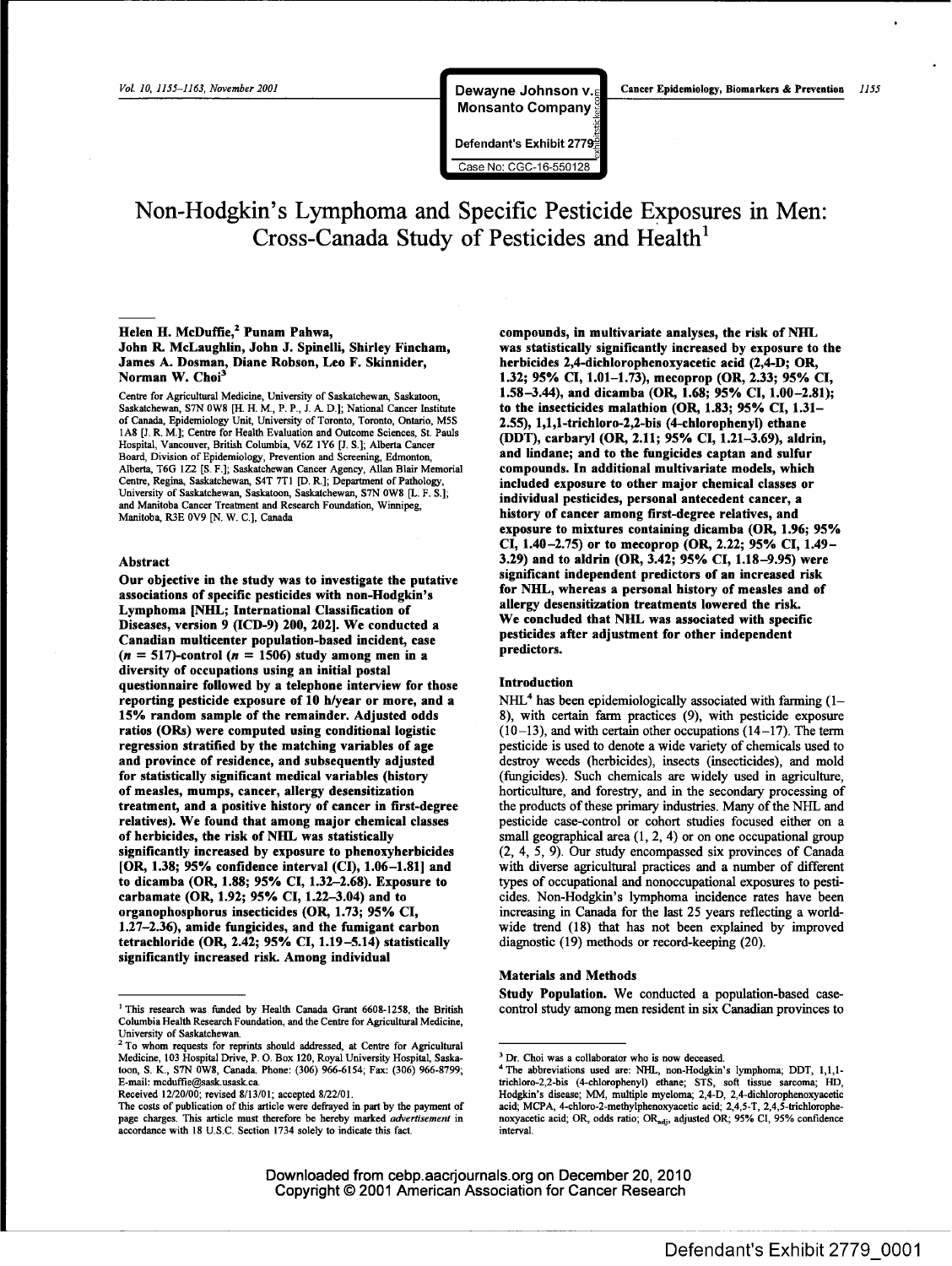test the pesticide-exposure hypothesis related to four rare tumors. Incident cases among men, ages 19 years or over, with a first diagnosis of STS, HD, NHL [International Classification of Diseases, version 9 (ICD-9), code 200 or 202], or MM diagnosed between September 1, 1991, and December 31, 1994, were eligible. To balance the number of cases by geographical regions, each province was assigned a target number of cases in each tumor category. Each province ceased to ascertain cases when their preassigned target was reached. This report is based solely on cases diagnosed with NHL. Cases were ascertained from provincial Cancer Registries except in Quebec, for which hospital ascertainment was used. The Cancer Registries and hospitals provided information, including pathology reports, to confirm the diagnosis. Pathological material was reviewed and classified according to the working formulation by the reference pathologist. Misclassified and ineligible *(e.g.,* Kaposi's sarcoma, known HIV-positive) cases were excluded. Subjects for whom pathological material was unavailable remained in the study. After physician consent was received, postal questionnaires and informed consent forms were mailed to potential cases. Surrogates for deceased cases were not contacted.

Men, ages 19 years and older, selected at random within age constraints from the provincial Health Insurance records (Alberta, Saskatchewan, Manitoba, Quebec), computerized telephone listings (Ontario), or voters' lists (British Columbia) were potential controls. The random control subject selection was stratified by age  $\pm$  2 years to be comparable with the age distribution of the entire case group (STS, HD, NHL, and MM) within each province. Postal questionnaires and informed consent forms were mailed to potential controls. Surrogates for deceased persons were ineligible as controls. All of the participating control subjects were used in the statistical analyses of each cancer site.

Pilot Study. We conducted a pilot study (21) in each provincial region to test study procedures and to determine an operational definition of pesticide exposure to distinguish between environmental (which includes bystander and incidental) and more intensive exposure. Nonoccupational use of pesticides (home, garden, hobby) was included. There were few individuals who were completely free of being exposed to pesticides. Therefore, we constructed graphs that demonstrated that the most efficient definition of pesticide exposure, which discriminated (a) between incidental, bystander, and environmental exposure as compared with more intensive exposure and (b) between cases and controls, was a cumulative total of 10 h per year to any combination of pesticides. The screening questions in the postal questionnaire were used to trigger telephone interviews among those with cumulative exposure of  $\geq$  10 h/year to any combination of herbicides, insecticides, fungicides, fumigants, and/or algicides. The 68 cases and 103 controls who participated in the pilot study are not included in this report.

**Pesticides.** Pesticide is a generic term describing a variety of compounds of diverse chemical structures and biological modes of action. In this study, the term pesticide refers primarily to herbicides, insecticides, fungicides, and fumigants.

We conducted a validation pilot study of the modified questionnaires (21). Volunteer farmers ( $n = 27$ ) completed the questionnaires and granted permission for us to access their records of purchases through their local agrochemical supplier. The concordance between the two sources was excellent and discordance was explainable by  $(a)$  the farmer paid in cash and the supplier discarded the record;  $(b)$  the farmer purchased the agrocbemical in the United States, and, therefore, the local supplier did not have a record;  $(c)$  the farmer paid for professional ground or aerial spraying, and the account was listed in another name; or (d) the supplier had destroyed the records.

**Questionnaires.** The questionnaires were modified versions of the telephone interview questionnaire that was used in studies of pesticide exposure and rare tumors in Kansas (11) and Nebraska (13). With permission, we modified the questionnaire to create postal and telephone interview questionnaires. To control for the effects of other variables known or suspected to be associated with the development of NHL after conducting an extensive literature review, we used the postal questionnaire to capture demographic characteristics, antecedent medical history, family history of cancer, detailed lifetime job history, and occupational exposure history to selected substances, accidental pesticide spills, and use of protective equipment, as well as details of cigarette smoking history. The telephone questionnaire characterized exposure to individual pesticides. The pesticide data were collected at several levels beginning with the broadest categories *(e.g.,* minimal exposure, occupations with potential pesticide exposure) and progressing sequentially to major classes (e.g., herbicides); to chemical groups *(e.g.,* phenoxy herbicides); and finally to individual compounds *(e.g.,* 2,4-D, MCPA, and 2,4,5-T).

In this report, we focus on lifetime exposure to individual pesticides classified by active ingredients and to major chemical classes of herbicides, insecticides, fungicides, and fumigants. We classified exposure by the number of herbicides, insecticides, fungicides, and fumigants reported by cases and controls as well as by the number of days per year of exposure to individual compounds.

Each subject who reported 10 h per year or more of exposure to pesticides (any combination of compounds) as defined by the screening questions, and a 15% random sample of the remainder was mailed a list of pesticides (both chemical and brand names) and an information letter. Each subject was subsequently telephoned to obtain details of pesticide use.

The listed pesticides were chosen for inclusion (22-25):  $(a)$  if the compound was ever registered for use in Canada and reviewed by the IARC;  $(b)$  if the pesticide was recently banned or restricted in Canada by the federal licensing agency; or  $(c)$  if the pesticide was commonly used in Canada for specific purposes.

To ensure consistency, we developed and distributed manuals for provincial study coordinators, interviewers, and data managers. Before commencing data collection, we held a 2-day workshop with provincial coordinators to review data collection procedures and policies, to practice interviewing skills, and to review SPSS-DE (Statistical Packages for the Social Sciences-Data Entry),<sup>5</sup> the custom data entry program that we used. On receipt of a postal questionnaire, the provincial coordinator reviewed it for internal consistency and completeness. Data were computer-entered and verified in the province of origin, transported to the coordinating center, and rechecked for completeness, after which statistical analyses were performed.

Copies of the questionnaires and additional information on pesticides that were not included in this report are available from the corresponding author.

**Pathology Review.** Pathologists in participating provinces were requested to send blocks or slides of tumor tissue removed at surgery to the reference pathologist. Ten subjects with Ka-

<sup>~</sup> SPSS-Dala Entry lI Statistical Package for the Social Sciences: Statistical Data Analysis. SPSS Inc., Chicago, Illinois, 1998.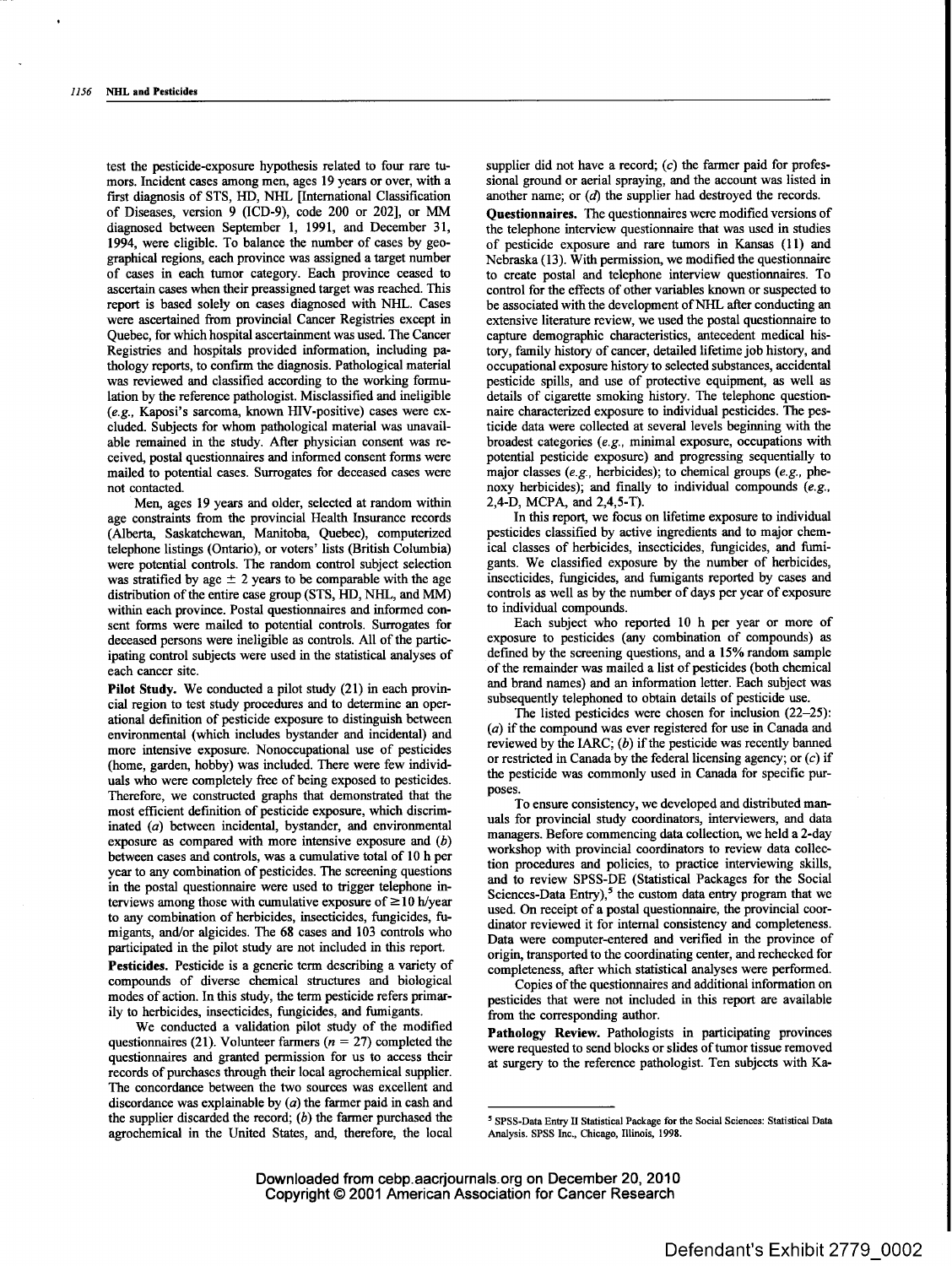|                                                              | NHL, $n = 517$<br>Controls, $n = 1506$ |      |               |      |                          |  |  |
|--------------------------------------------------------------|----------------------------------------|------|---------------|------|--------------------------|--|--|
|                                                              |                                        |      |               |      | OR <sup>a</sup> (95% CI) |  |  |
|                                                              | n                                      | %    | n             | %    |                          |  |  |
| Age, yr                                                      |                                        |      |               |      |                          |  |  |
| $30$                                                         | 64                                     | 12.4 | 356           | 23.6 |                          |  |  |
| $30 - 39$                                                    | 87                                     | 16.8 | 255           | 16.9 |                          |  |  |
| $40 - 49$                                                    | 111                                    | 21.5 | 238           | 15.8 |                          |  |  |
| $50 - 59$                                                    | 143                                    | 27.7 | 370           | 25.6 |                          |  |  |
| $>60$                                                        | 112                                    | 21.7 | 287           | 19.0 |                          |  |  |
| Mean $\pm$ SD                                                | $57.7 \pm 14$                          |      | $55.0 \pm 16$ |      |                          |  |  |
| Residence on a farm at any time                              |                                        |      |               |      |                          |  |  |
| Yes                                                          | 235                                    | 45.5 | 673           | 44.7 |                          |  |  |
| No (reference)                                               | 279                                    | 54.0 | 828           | 55.0 | $1.06(0.86 - 1.20)$      |  |  |
| Missing                                                      | 3                                      | 0.6  | 5             | 0.3  |                          |  |  |
| Pesticide exposure (screening question)                      |                                        |      |               |      |                          |  |  |
| $<$ 10 h/yr (reference)                                      | 379                                    | 73.3 | 1142          | 75.8 |                          |  |  |
| $\geq$ 10 h/yr                                               | 138                                    | 26.7 | 364           | 24.2 | $1.22(0.96 - 1.55)$      |  |  |
| <b>Smoking History</b>                                       |                                        |      |               |      |                          |  |  |
| Nonsmoker (reference)                                        | 160                                    | 30.9 | 526           | 34.9 |                          |  |  |
| Ex-smoker                                                    | 254                                    | 49.1 | 648           | 43.0 | $1.10(0.86 - 1.41)$      |  |  |
| Current smoker                                               | 91                                     | 17.6 | 298           | 19.8 | $0.98(0.72 - 1.33)$      |  |  |
| Missing data                                                 | 12                                     | 2.3  | 34            | 2.3  |                          |  |  |
| Current or ex-smoker                                         | 345                                    | 66.7 | 946           | 62.8 | $1.06(0.86 - 1.20)$      |  |  |
| Medical History <sup>b</sup>                                 |                                        |      |               |      |                          |  |  |
| Measles (yes)                                                | 251                                    | 48.5 | 888           | 59.0 | $0.64(0.51 - 0.79)$      |  |  |
| Mumps (yes)                                                  | 194                                    | 37.5 | 588           | 39.0 | $0.75(0.60 - 0.93)$      |  |  |
| Previous cancer (yes)                                        | 73                                     | 14.1 | 87            | 5.8  | $2.43(1.71 - 3.44)$      |  |  |
| Skin-prick allergy test                                      | 34                                     | 6.6  | 196           | 13.0 | $0.52(0.34 - 0.76)$      |  |  |
| Allergy desensitization shots (yes)                          | 18                                     | 3.5  | 114           | 7.6  | $0.49(0.29 - 0.83)$      |  |  |
| Family history of cancer any first-<br>degree relative (yes) | 219                                    | 42.4 | 497           | 33.0 | $1.31(1.05-1.62)$        |  |  |

*Table I* Comparisons of demographic, antecedent personal medical, general pesticide exposures and cigarette smoking history between cases of NHL and control

<sup>a</sup> OR stratified by age and by province of residence.

<sup>b</sup> Also tested and found to be unassociated: acne; asthma; celiac disease; chickenpox; diabetes; hay fever; mononucleosis; rheumatic fever; rheumatoid arthritis; ringworm; shingles; syphilis; tuberculosis; urinary tract infections; whooping cough; allergies; drug treatment for overactive thyroid; treatment for head lice, body lice, or scabies; medical implants; drug treatment for epilepsy; tonsillectomy; positive allergy prick skin test, patch skin test, or positive patch skin test for allergy.

posi's sarcoma were omitted on the basis of the etiological association with HIV infection. Any other known HIV-positive subjects had been previously excluded. Eighty-four % (436 of 517) of the NHL tumors were validated. Because of a change midstudy in some hospitals' policies regarding supplying pathological material without charge, we were unable to obtain the remaining samples.

**Statistical Analyses.** Data from the postal and telephone interviews were merged by using the identification number. Of the individuals selected randomly for a telephone interview, most had used one or no chemical pesticides. We reviewed these data and decided to include them in the statistical analyses because they might be informative with respect to low levels of exposure to pesticides and their inclusion maximized our sample size with respect to other known or suspected risk factors for NHL. We conducted descriptive analyses of each variable, which included, where applicable, frequencies, ranges, means  $\pm$  SD, and median values for cases and controls separately.

To evaluate putative risk factors for NHL, conditional logistic regression was used to compute ORs and 95% CIs, stratifying by age groups and province of residence.<sup>6</sup> ORs were calculated for categorical variables related to medical history that were selected based on previous studies *(e.g.,* measles,

mumps, previous cancer, allergy desensitization treatment, skin prick allergy test); pesticide exposure  $(<10$  and  $\geq 10$  h per year); and smoking history. Using conditional logistic regression, ORs were also calculated for  $(a)$  major chemical classes of [herbicides,](https://www.baumhedlundlaw.com/toxic-tort-law/monsanto-roundup-lawsuit/) insecticides, fungicides, and fumigants; and (b) for individual active chemicals. The statistically significant  $(P < 0.05)$  medical variables were used to adjust the effect of exposure to pesticides classified by major chemical group and by individual active chemical. Given the study sample size and the case-control ratio, *apriori* power calculations indicated that we had sufficient statistical power to detect an OR of 2 when at least 1% of the controls was exposed to a specific pesticide or chemical class of pesticide. Conditional logistic analyses (26) were conducted that retained in the model, all covariates for which the P was  $\leq 0.05$ . The criterion for entry into models was a  $P \le 0.20$  in bivariate age and province stratified analyses.

We created dose-response levels based on days/year of personally mixing or applying selected herbicides, insecticides, fungicides, and fumigants. We reported ORs stratified by age and province of residence. We created exposure categories for exposures to multiple different herbicides, insecticides, fungicides, and fumigants. For these analyses, the unexposed category was specific to the class of pesticide. We also created exposure categories for exposures to combinations of herbicides, insecticides, fungicides, and fumigants for which the reference group did not report exposure to any of those classes of pesticides.

<sup>6</sup> EGRET Intuitive SoRware for DOS Micros Statistics and Epidemiology Research Corporation, 1993.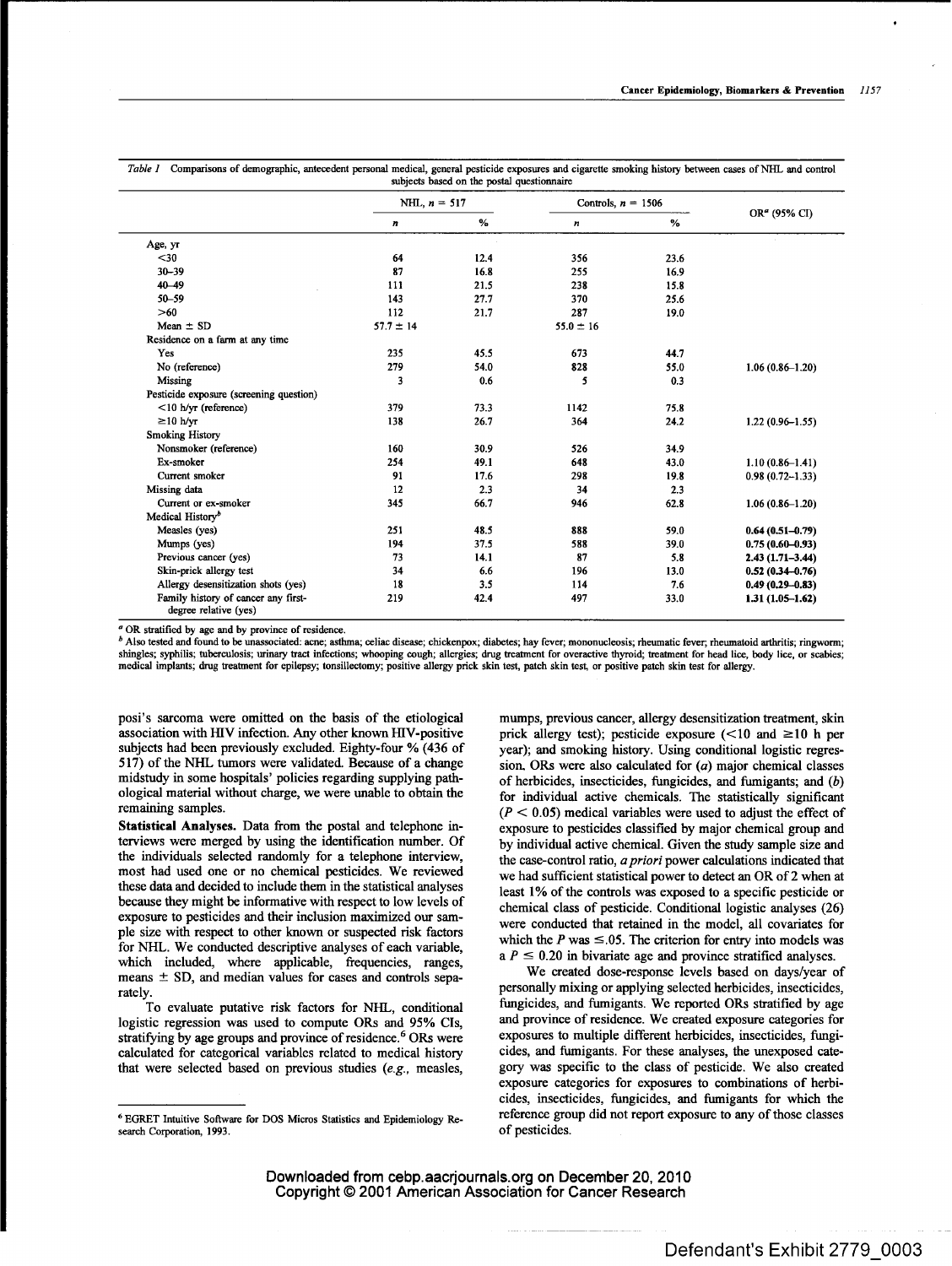|                                                                             | NHL $n = 517$   |           |           | Controls $n = 1506$ |                          |                                |
|-----------------------------------------------------------------------------|-----------------|-----------|-----------|---------------------|--------------------------|--------------------------------|
| Major chemical classes                                                      | n exposed       | % exposed | n exposed | % exposed           | OR <sup>a</sup> (95% CI) | $OR_{\text{adj}}^{b}$ (95% CI) |
| Phenoxyherbicides, <sup>c</sup> exposed                                     | 131             | 25.3      | 319       | 21.2                | $1.46(1.09-1.82)$        | $1.38(1.06-1.81)$              |
| Individual phenoxyherbicides                                                |                 |           |           |                     |                          |                                |
| $2,4-D$                                                                     | 111             | 21.5      | 293       | 19.5                | $1.26(0.97-1.64)$        | $1.32(1.01 - 1.73)$            |
| Mecoprop                                                                    | 53              | 10.2      | 81        | 5.4                 | $2.23(1.38 - 3.07)$      | $2.33(1.58-3.44)$              |
| <b>MCPA</b>                                                                 | 17              | 3.3       | 46        | 3.1                 | $1.08(0.59 - 1.94)$      | $1.10(0.60 - 2.00)$            |
| Diclofopmethyl                                                              | 9               | 1.7       | 25        | 1.7                 | $0.96(0.42 - 2.20)$      | $0.95(0.41 - 2.22)$            |
| Phosphonic acid, <sup>d</sup> exposed                                       | 63              | 12.2      | 147       | 9.8                 | $1.42(0.95-1.90)$        | $1.40(0.94 - 1.89)$            |
| Individual phosphonic herbicides<br>Glyphosate (Round-up)                   | 51              | 9.9       | 133       | 8.8                 | $1.26(0.87-1.80)$        | $1.20(0.83 - 1.74)$            |
| Thiocarbamates, <sup>e</sup> exposed<br>Individual thiocarbamate herbicides | 21              | 4.1       | 49        | 3.3                 | $1.41(0.62 - 2.20)$      | $1.46(0.82 - 2.58)$            |
| Diallate $(n$ exposed)                                                      | 11              | 2.1       | 29        | 1.9                 | $1.26(0.59 - 2.67)$      | $1.46(0.68 - 3.14)$            |
| Phenols: Bromoxynil, exposed                                                | 16              | 3.1       | 48        | 3.2                 | 1.05(0.411.69)           | $1.07(0.58 - 1.99)$            |
| Dicamba. <sup>8</sup> exposed<br>Individual dicamba herbicides              | 73              | 14.1      | 131       | 8.7                 | $1.92(1.39 - 2.66)$      | $1.88(1.32 - 2.68)$            |
| Dicamba (Banvel or Target)                                                  | 26              | 5.0       | 50        | 3.3                 | $1.59(0.95 - 2.63)$      | $1.68(1.00-2.81)$              |
| Dinitroaniline," exposed<br>Individual dinitroaniline herbicides            | $\overline{11}$ | 2.1       | 31        | 2.1                 | $1.17(0.56 - 2.41)$      | $1.20(0.61 - 2.35)$            |
| Trifluralin                                                                 | 11              | 2.1       | 31        | 2.1                 | $1.17(0.56 - 2.41)$      | $1.06(0.50 - 2.22)$            |

*Table 2* Herbicides: frequency of exposure to herbicides classified into major chemical classes and as individual compounds

 $<sup>a</sup>$  ORs calculated with strata for the variables of age and province of residence.</sup>

<sup>b</sup> ORs adjusted for statistically significant medical variables (history of measles, mumps, cancer, allergy desensitization shots, and a positive family history of cancer in a first-degree relative), and with strata for the variables of age and province of residence.

<sup>~</sup> Phenoxyherbicides include the phanoxyacetic acids *(e.g.,* 2,4-D and MCPA), the phenoxy-2-propinnic acids *(e.g.,* mccoprop); the phenoxybutandic acids *(e.g.,* 2,4-DB)

and other phenoxyalkanoic acids (e.g., diclofopmethyl).<br><sup>d</sup> Glyphosate is the only phosphonic acid herbicide reported by more than 1% of responders. Round-up, Touchdown, Victor, Wrangler, Laredo do not include dicamba, and Rustler is a mixture of dicamba and glyphosate

e Thiocarbamate herbicides include diallate and triallate.

YBromoxynil is the only phenol herbicide included.

g Dicamba as a major chemical class includes Banvel, and Target, and a mixture of dicamba and glyphosatc (Rustler), or mixtures of dicamba, 2,4-D, and mecoprop (Dynel DS, Killex).

h Dinitroaniline herbicides include ethalfluralin and trifluralin.

**Ethics.** The protocol, letters of informed consent, questionnaires, and all other correspondence with potential subjects were approved by the relevant agencies in each province. All of the information that could be used to identify individuals remained within the province of origin under the control of the provincial principal investigators.

# **Results**

Data from postal questionnaires based on responses from 517 NHL cases (67.1% of those contacted) and 1506 control subjects (48.0% of those contacted) were analyzed. Similar percentages of potential subjects resident in rural and urban areas responded. There were higher percentages of responders in the middle-age group than at either extreme among both cases and controls. Detailed information related to their pesticide exposure history was obtained by telephone interview from 119 NHL cases and 301 control subjects who indicated pesticide exposure of 10 h per year or more. A 15% random sample of cases and controls who indicated pesticide exposure of less than 10 h/year was also interviewed by telephone, resulting in detailed pesticide exposure information on 60 cases of NHL and on 155 controls. The total telephone interviewed sample consisted of 179 cases of NHL and 456 controls.

A summary of selected demographic, antecedent personal and familial medical history, general pesticide exposure as measured by the screening questions, and cigarette smoking history comparisons of NHL cases and population-based controis is shown in Table 1. Because all of the controls (agematched for STS, MM, HD, and NHL) were used in the analysis, cases were older than controls. Cases and controls were similar in their smoking patterns. Cases were less likely to have a history of measles or mumps and more likely to have a personal history of a previous primary cancer. Cases were more likely than controls to have a positive family history of cancer, whereas more controls had undergone allergy desensitization injections. A slightly higher proportion of eases than controls indicated cumulative exposure to pesticides of  $\geq 10$  h per year.

Table 2 summarizes reported exposure to herbicides classifted by major chemical classes (phenoxy, phosphonic acid, thiocarbamates, phenols, dicamba, and dinitroaniline) and by individual compounds for which at least 1% of responders reported exposure. ORs are also shown after adjustment for the statistically significant ( $P < 0.05$ ) variables reviewed in Table 1, which included a history of measles, mumps, cancer, and allergy desensitization shots and a positive history of cancer in a first-degree relative. Cases experienced a significantly higher frequency of exposure to phenoxyherbicides, to dicamba or a mixture including dicamba, to 2,4-D, and to mecoprop.

Table 3 summarizes the insecticide exposure data Exposure to two major chemical classes, carbamates and organophosphates, was statistically significantly associated with NHL, whereas exposure to organochlorines as a group was not.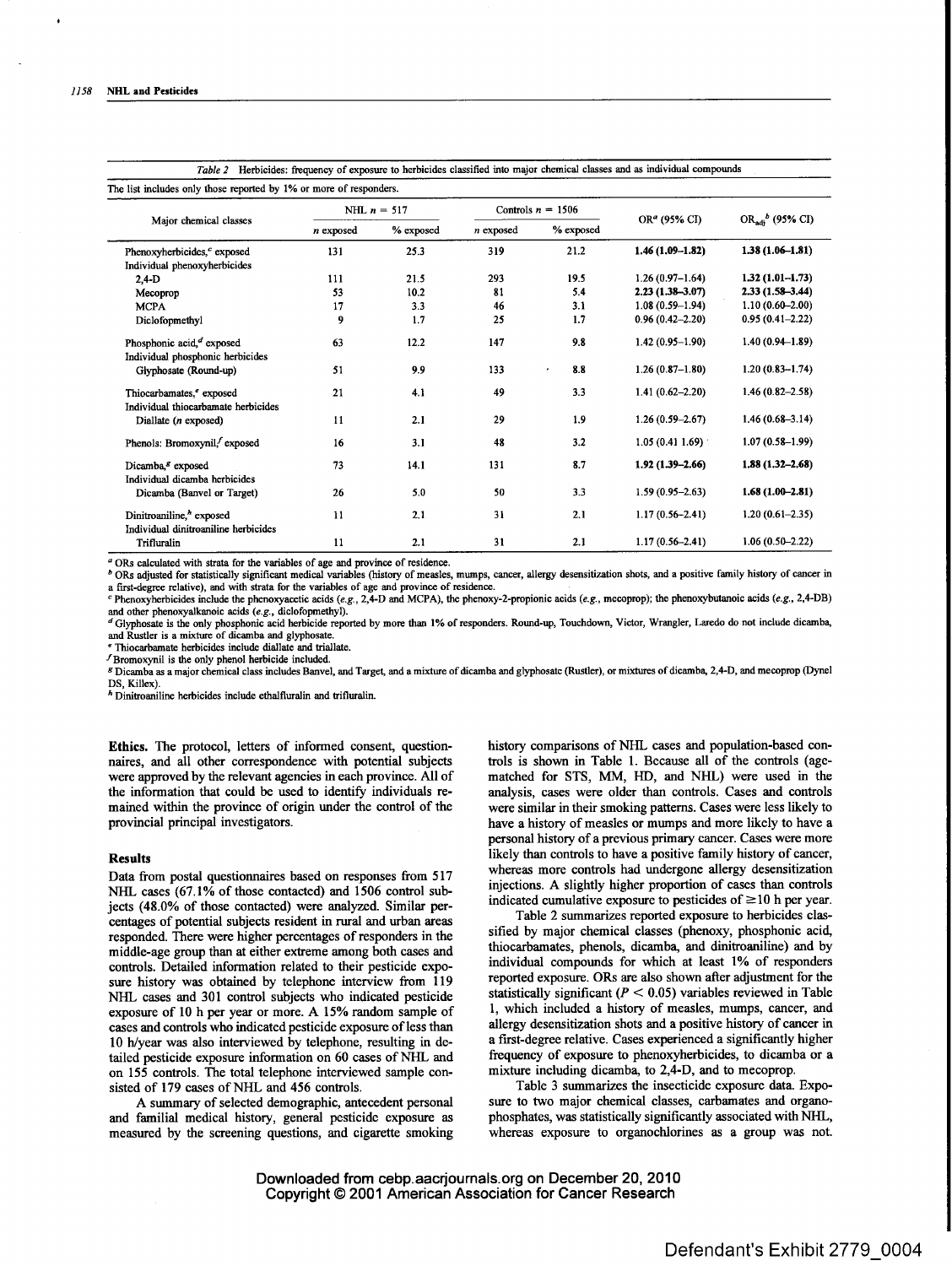| Insecticides: frequency of exposure to insecticides classified into major chemical classes and as individual compounds<br>Table 3 |               |           |           |                     |                     |                                |
|-----------------------------------------------------------------------------------------------------------------------------------|---------------|-----------|-----------|---------------------|---------------------|--------------------------------|
|                                                                                                                                   | NHL $n = 517$ |           |           | Controls $n = 1506$ |                     |                                |
| Major chemical classes                                                                                                            | n exposed     | % exposed | n exposed | % exposed           | $ORa$ (95% CI)      | $OR_{\text{adi}}^{b}$ (95% CI) |
| Carbamates, <sup>c</sup> exposed                                                                                                  | 37            | 7.2       | 60        | 4.0                 | $1.95(1.25-3.05)$   | $1.92(1.22 - 3.04)$            |
| Individual carbamate insecticides                                                                                                 |               |           |           |                     |                     |                                |
| Carbaryl                                                                                                                          | 25            | 4.8       | 34        | 2.3                 | $2.05(1.18-3.55)$   | $2.11(1.21 - 3.69)$            |
| Carbofuran                                                                                                                        | 9             | 1.7       | 18        | 1.2                 | $1.58(0.68 - 3.67)$ | $1.64(0.70 - 3.85)$            |
| Methomyl                                                                                                                          | 6             | 1.2       | 13        | 0.9                 | $1.86(0.67 - 5.17)$ | $1.65(0.54 - 5.03)$            |
| Organochlorine, $(1)^d$ exposed                                                                                                   | 50            | 9.7       | 134       | 8.9                 | $1.16(0.81-1.66)$   | $1.27(0.87 - 1.84)$            |
| Individual organochlorine (1) insecticides                                                                                        |               |           |           |                     |                     |                                |
| Chlordane                                                                                                                         | 36            | 7.0       | 105       | 7.0                 | $1.06(0.71-1.59)$   | $1.11(0.74 - 1.69)$            |
| Lindane                                                                                                                           | 15            | 2.9       | 23        | 1.5                 | $2.05(1.01-4.16)$   | $2.06(1.01-4.22)$              |
| Aldrin                                                                                                                            | 10            | 1.9       | 6         | 0.4                 | 3.81 (1.34-10.79)   | 4.19 (1.48-11.96)              |
| Organochlorine (2) diphenylchlorides <sup>e</sup> exposed                                                                         | 86            | 16.6      | 233       | 15.5                | $1.24(0.94-1.65)$   | $1.21(0.90-1.62)$              |
| Individual organochlorine (2) diphenylchlorides                                                                                   |               |           |           |                     |                     |                                |
| Methoxychlor                                                                                                                      | 65            | 12.6      | 201       | 13.3                | $1.08(0.79 - 1.47)$ | $1.02(0.74 - 1.41)$            |
| <b>DDT</b>                                                                                                                        | 32            | 6.2       | 59        | 3.9                 | $1.63(1.03 - 2.57)$ | $1.73(1.08 - 2.76)$            |
| Organophosphorus, <sup>f</sup> exposed                                                                                            | 90            | 17.4      | 167       | 11.1                | $1.69(1.26 - 2.27)$ | $1.73(1.27 - 2.36)$            |
| Individual organophosphorus insecticides                                                                                          |               |           |           |                     |                     |                                |
| Malathion                                                                                                                         | 72            | 13.9      | 127       | 8.4                 | $1.77(1.28 - 2.46)$ | $1.83(1.31 - 2.55)$            |
| Dimethoate                                                                                                                        | 22            | 4.3       | 50        | 3.3                 | $1.20(0.71 - 2.03)$ | $1.20(0.70-2.06)$              |
| Diazinon                                                                                                                          | 18            | 3.5       | 28        | 1.9                 | $1.72(0.92 - 3.19)$ | $1.69(0.88 - 3.24)$            |

ORs calculated with strata for the variables of age and province of residence.

<sup>6</sup> ORs adjusted for statistically significant medical variables (history of measles, mumps, cancer, allergy desensitization shots and a positive family history of cancer in first-degree relative), and with strata for the variables of age and province of residence.

Carbamate insecticides include carbaryl, carbofuran, and methomyl.<br>Organochlorine insecticides class one includes aldrin; chlordane; dieldrin; endrin; heptachlor; lindane; and a mixture of lindane, carbathiin, and thiram ( Organochlorine (2) diphenylchloride insecticides include DDT and methoxychlor.

Organophosphorus insecticides include malathion, chlorpyrifos, diazinon, dimethoate, parathion, methidathion, and trichlorfon.

| Fungicides: frequency of exposure to fungicides classified into major chemical classes and as individual compounds<br>Table 4 |               |           |           |                     |                          |                       |
|-------------------------------------------------------------------------------------------------------------------------------|---------------|-----------|-----------|---------------------|--------------------------|-----------------------|
|                                                                                                                               | NHL $n = 517$ |           |           | Controls $n = 1506$ |                          |                       |
| Major chemical classes                                                                                                        | n exposed     | % exposed | n exposed | % exposed           | OR <sup>a</sup> (95% CI) | $OR_{adi}^b$ (95% CI) |
| Amide, <sup>c</sup> exposed                                                                                                   | 30            | 5.8       | 58        | 3.9                 | $1.69(1.05 - 2.73)$      | $1.70(1.04 - 2.78)$   |
| Individual amide fungicides                                                                                                   |               |           |           |                     |                          |                       |
| Captan                                                                                                                        | 20            | 3.9       | 24        | 1.6                 | $2.48(1.33 - 4.63)$      | $2.51(1.32 - 4.76)$   |
| Vitavax                                                                                                                       | 10            | 1.9       | 39        | 2.6                 | $0.88(0.42 - 1.85)$      | $0.88(0.41 - 1.87)$   |
| Aldehyde, $d$ exposed                                                                                                         | 7             | 1.4       | 25        | 1.7                 | $0.85(0.35 - 2.07)$      | $0.92(0.37 - 2.29)$   |
| Individual aldehyde fungicides                                                                                                |               |           |           |                     |                          |                       |
| Formaldehyde                                                                                                                  | 7             | 1.4       | 255       | 1.7                 | $0.85(0.35 - 2.07)$      | $0.92(0.37 - 2.29)$   |
| Mercury Containing, <sup>e</sup> exposed                                                                                      | 18            | 3.5       | 48        | 3.2                 | $1.09(0.61 - 1.95)$      | $1.28(0.70 - 2.27)$   |
| Mercury-containing fungicides                                                                                                 |               |           |           |                     |                          |                       |
| Mercury dust $(n$ exposed)                                                                                                    | 15            | 2.9       | 39        | 2.6                 | $1.08(0.57 - 2.04)$      | $1.23(0.64 - 2.35)$   |
| Mercury liquid ( <i>n</i> exposed)                                                                                            | 8             | 1.5       | 22        | 1.5                 | $1.15(0.49 - 2.69)$      | 1.40 (0.74-3.22)      |
| Sulphur Compounds                                                                                                             | 17            | 3.3       | 21        | 1.4                 | $2.26(1.16-4.40)$        | $2.80(1.41 - 5.57)$   |

ORs calculated with strata for the variables of age and province of residence.

<sup>b</sup> ORs adjusted for statistically significant medical variables (history of measles, mumps, cancer, allergy desensitization shots, and a positive family history of cancer in a first-degree relative), and with strata for the variables of age and province of residence.

 $^c$  Amide fungicides include captan and a mixture of carbathiin, thiram, and lindane (Vitavax).

a Aldehyde fungicides include formaldehyde and a mixture of formaldehyde and iprodiune (Rovral Flo).

Mercury-containing fungicides include mercury dusts (Ceresan, Reytosan, and Agrox) and mercury liquids (Panogen, Leytosol, and PMAS).

Among individual carbamate compounds, exposure to carbaryl was statistically significantly associated with NHL. Among organochlorines, exposure to lindane, to aldrin, and to DDT was significantly associated with NHL. Malathion was the only individual organophosphate exposure statistically significantly associated with NHL.

Exposure to fungicides is summarized in Table 4. The fungicides with an amide group (OR<sub>adi</sub>, 1.70; 95% CI, 1.04-2.78) were associated with NHL, whereas aldehydes and those containing mercury were not. Among individual amidecontaining compounds, exposure to captan  $(OR_{adj}, 2.51; 95\%)$ CI, 1.32-4.76) was associated with NHL.

Malathion used as a fumigant was not associated with NHL (Table 5). There were fewer users of malathion as a fumigant compared with its use on crops. Carbon tetrachloride fumigant exposure (OR<sub>adi</sub>, 2.42; 95% CI, 1.19-5.14) was associated with NHL.

Table 6 shows the results of a conditional logistic regres-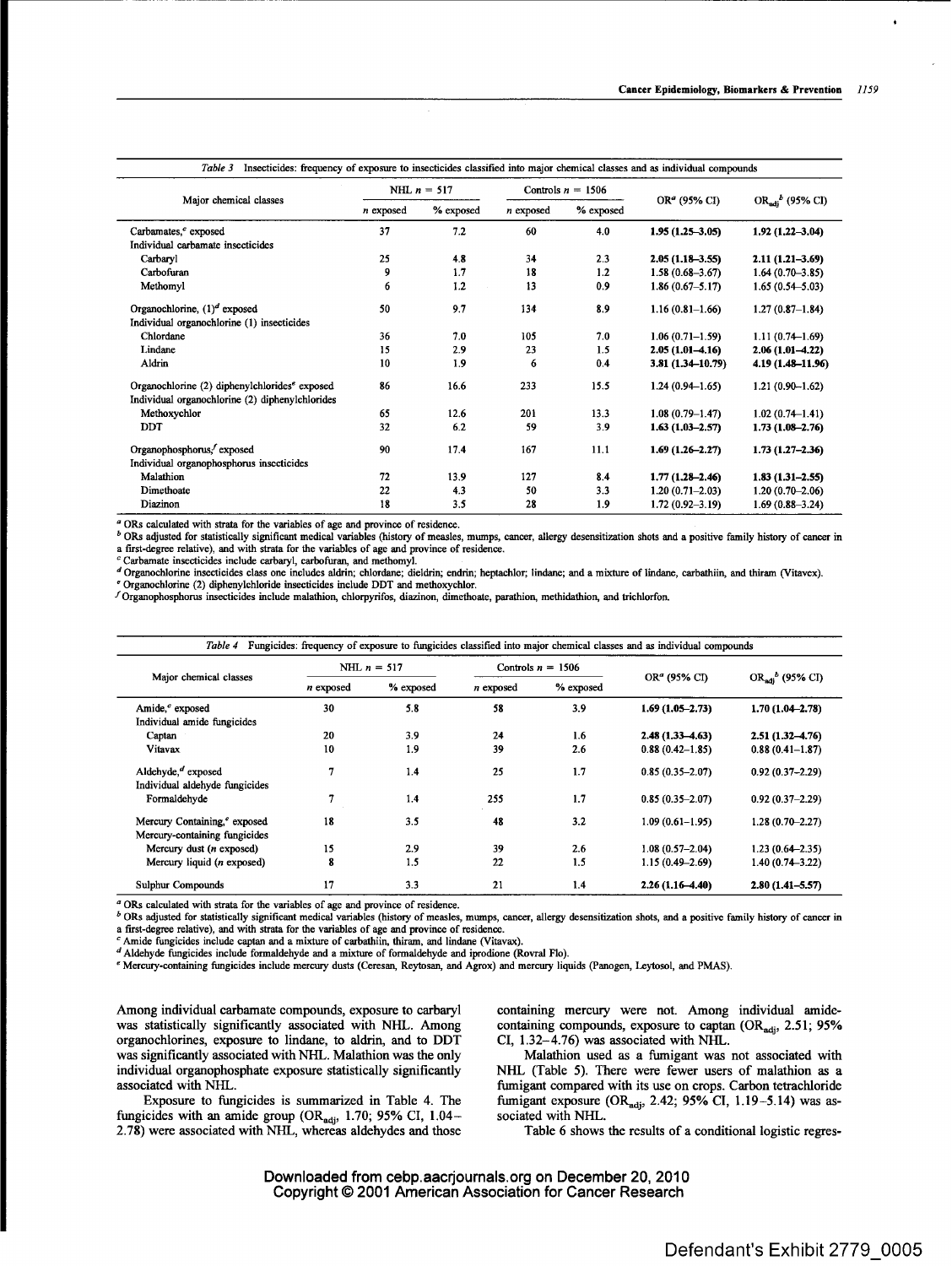|                                   |           |               |           | Table 5 Frequency of exposure to fumigants: individual compounds |                     |                                |
|-----------------------------------|-----------|---------------|-----------|------------------------------------------------------------------|---------------------|--------------------------------|
|                                   |           | NHL $n = 517$ |           | Controls $n = 1506$                                              |                     |                                |
| Individual compounds+             | n exposed | % exposed     | n exposed | % exposed                                                        | $ORa$ (95% CI)      | $OR_{\text{adj}}^{b}$ (95% CI) |
| Malathion <sup>c</sup>            |           | 2.3           | 23        | 1.5                                                              | $1.49(0.72 - 3.11)$ | $1.54(0.74 - 3.22)$            |
| Carbon tetrachloride <sup>d</sup> | 13        | 2.5           | 18        | 1.2                                                              | $2.13(1.02 - 4.47)$ | $2.42(1.19 - 5.14)$            |

ORs calculated with strata for the variables age and province of residence.

<sup>b</sup> ORs adjusted for statistically significant medical variables (history of measles, mumps, cancer, allergy desensitization shots, and a positive family history of cancer in a first-degree relative) and with strata for the variables age and province of residence.

Malathion is an organophosphorus insecticide which has been used indoors as a fumigant.

<sup>d</sup> Carbon tetrachloride was used as a grain fumigant.

*Table 6* Most parsimonious model: conditional logistic regression analyses that contained major chemical classes of pesticides and important covariates  $(P < 0.05)$ 

Phenoxyherbicides as a group, carbamate, and organophosphate insecticides, amide group containing fungicides, and carbon tetrachloride users/nonusers were included in the initial multivariate model and found not to contribute significantly to the risk of NHL.

| Variable                                | Parameter<br>Estimate $\pm$ SE | OR (95% CI)         |
|-----------------------------------------|--------------------------------|---------------------|
| Measles (yes)                           | $-0.47 \pm 0.11$               | $0.62(0.50-0.78)$   |
| Previous cancer (yes)                   | $0.79 \pm 0.18$                | $2.20(1.54 - 3.15)$ |
| First-degree relative with cancer (yes) | $0.32 \pm 0.11$                | $1.37(1.10-1.71)$   |
| Allergy desensitization shots (yes)     | $-0.65 \pm 0.27$               | $0.52(0.31 - 0.89)$ |
| Dicamba mixtures (user)                 | $0.67 \pm 0.17$                | $1.96(1.40 - 2.75)$ |

*Table 7* Most parsimonious model: conditional logistic regression analyses that contained individual chemical pesticides and important covariates  $(P < 0.05)$ 

Among individual pesticides, carbaryl, lindane, DDT, and malathion insecticides, and captan fungicide user/nonuser were included in the initial multivariate model and found not to contribute significantly to the risk of NHL.

| Variable                                | Parameter<br>estimate $\pm$ SE | OR (95% CI)         |
|-----------------------------------------|--------------------------------|---------------------|
| Measles (yes)                           | $-0.48 \pm 0.11$               | $0.50(0.45 - 0.83)$ |
| Previous cancer (yes)                   | $0.80 \pm 0.18$                | $2.23(1.56 - 3.19)$ |
| First-degree relative with cancer (yes) | $0.32 \pm 0.11$                | $1.38(1.11 - 1.72)$ |
| Allergy desensitization shots (yes)     | $-0.68 \pm 0.27$               | $0.51(0.30 - 0.87)$ |
| Mecoprop (user)                         | $0.80 \pm 0.20$                | $2.22(1.49 - 3.29)$ |
| Aldrin (user)                           | $1.23 \pm 0.54$                | $3.42(1.18 - 9.95)$ |

sion model that included major chemical classes of pesticides and all other covariates for which  $P < 0.05$ . The variables that remained statistically significantly associated with increased risk of NHL were a previous personal history of another malignancy, a history of cancer among first-degree relatives, and exposure to dicamba and mixtures containing dicamba. ORs for a personal history of measles or of allergy desensitization injections were significantly lower than those without this history. Table 7 summarizes a similar model that included individual pesticides and all of the other covariates for which  $P \leq$ 0.05 and in which mecoprop and aldrin exposure as well as the same covariates as in Table 6 were associated with NHL.

Table 8 shows the frequency of exposure to selected individual herbicides, insecticides, fungicides, and fumigants, stratified by the average number of days per year of exposure. In general, the results of these dose-response analyses are consistent with the exposed/nonexposed findings. Those compounds for which we found statistically significant case-control differences also have elevated ORs based on strata of the variable "days per year of exposure" (mecoprop, dicamba, malathion, DDT, captan, carbon tetrachloride, and sulfur). The exceptions were 2,4-D, for which there was no dose-response relationship, and glyphosate, which was not significant for exposure but for which we demonstrated a dose-response relationship.

Table 9 compares the frequencies of multiple herbicide, insecticide, fungicide, and fumigant use among cases and controis. Cases are significantly more likely to report exposure to between two and four herbicides or insecticides but not to five and more of either. An elevated OR was found for exposure to two or more fungicides. Table 9 also shows a dose-response relationship in comparisons of subjects who reported no pesticide exposure and those who reported using five or more pesticides.

## **Discussion**

The hypothesis that farming  $(1-8)$ , agricultural practices  $(9)$ , and pesticide exposure  $(10-13, 22-25)$  are associated with NHL has been tested in a number of occupational studies. Not all of the studies confirm an association  $(27-29)$ . Pesticides have diverse chemistry and biological modes of action. In addition to the active ingredients, there are emulsifiers, carriers, dispersants, and a variety of agents used to formulate liquids, granular and mists. The major chemical classes of *a priori* interest based on epidemiological studies (10-13, 22-25) were phenoxyherbicides, organophosphorus, organochlorines, aldehydes, and carbon tetrachloride. Occupational exposure to 2,4-D, 2,4,5-T, carbaryl, chlordane, DDT, diazinon, dichlorvos, lindane, malathion, nicotine, and toxaphene has been reported to be associated with NHL. In addition, our interest focused on pesticides classified as possibly or probably carcinogenic to humans based on evaluations by the IARC expert panels (Refs. 22-25; phenoxyherbicides including 2,4-D, MCPA, and 2,4,5-T as a group, atrazine, chlordane, DDT, dichlorvos, heptachlor, and pentachlorophenol). Our bivariate results for exposure to groups of phenoxyherbicides or dicamba-containing herbicides, for carbamates and organophosphorus insecticides, and for amide fungicides and for carbon tetrachloride were not attenuated when simultaneously adjusted for the important medical covariates (history of measles, mumps, cancer, allergy desensitization shots, and a positive history of cancer in a first-degree relative).

Among individual compounds, our results that related to exposure to 2,4-D, mecoprop, dicamba, malathion, DDT, carbaryl, lindane, aldrin, captan, and sulfur compounds were not attenuated after simultaneous adjustment for the same medical eovariates. Clearly, we had few exposed men whose exposure was limited to one pesticide or to one class of pesticides. Our results show elevated risk for exposure to multiple herbicides, insecticides, and fungicides.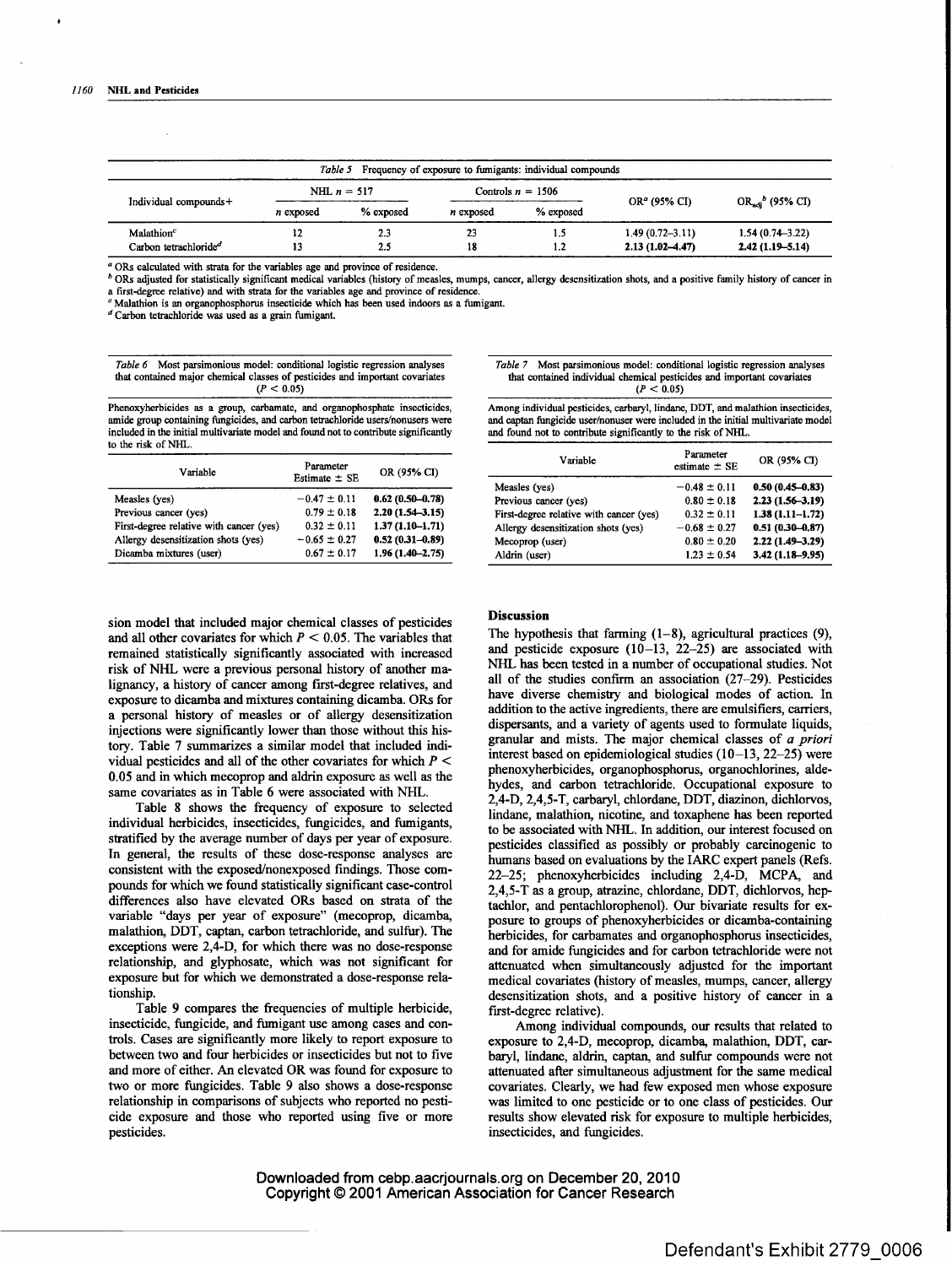|                             |                   |     | <b>NHL</b> |      | Controls |                          |
|-----------------------------|-------------------|-----|------------|------|----------|--------------------------|
| Individual compounds        | Days/yr           | n   | %          | n    | $\%$     | OR <sup>a</sup> (95% CI) |
| Herbicides                  |                   |     |            |      |          |                          |
| $2,4-D$                     | Unexposed         | 406 | 78.5       | 1213 | 80.5     | 1                        |
|                             | $>0$ and $\leq 2$ | 55  | 10.6       | 160  | 10.6     | $1.17(0.83 - 1.64)$      |
|                             | $>2$ and $\leq 5$ | 36  | 7.0        | 82   | 5.4      | $1.39(0.91 - 2.13)$      |
|                             | $>5$ and $\leq$ 7 | 9   | 1.7        | 20   | 1.3      | $1.38(0.60 - 3.15)$      |
|                             | >7                | 11  | 2.1        | 31   | 2.1      | $1.22(0.60 - 2.49)$      |
| Mecoprop                    | Unexposed         | 464 | 89.8       | 1425 | 94.6     | 1                        |
|                             | $>0$ and $\leq 2$ | 31  | 6.0        | 48   | 3.2      | $2.27(1.40-3.68)$        |
|                             | $\geq$ 2          | 22  | 4.3        | 33   | 2.2      | $2.06(1.17-3.61)$        |
| Phosphonic acid: glyphosate | Unexposed         | 466 | 90.1       | 1373 | 91.2     |                          |
|                             | $>0$ and $\leq 2$ | 28  | 5.4        | 97   | 6.4      | $1.00(0.63 - 1.57)$      |
|                             | >2                | 23  | 4.5        | 36   | 2.4      | $2.12(1.20-3.73)$        |
| Dicamba                     | Unexposed         | 491 | 95.0       | 1456 | 96.7     | 1                        |
|                             | $\geq$ 1          | 26  | 5.0        | 50   | 3.3      | $1.58(0.96 - 2.62)$      |
| Insecticides                |                   |     |            |      |          |                          |
| Malathion                   | Unexposed         | 445 | 87.0       | 1379 | 91.6     | 1.00                     |
|                             | $>0$ and $\leq 2$ | 50  | 9.7        | 88   | 5.8      | $1.82(1.25 - 2.68)$      |
|                             | $\geq$ 2          | 22  | 4.3        | 39   | 2.6      | $1.75(1.02 - 3.03)$      |
| <b>DDT</b>                  | Unexposed         | 485 | 93.8       | 1447 | 96.1     | 1.00                     |
|                             | $>0$ and $\leq 2$ | 18  | 3.5        | 32   | 2.1      | $1.75(0.96 - 3.21)$      |
|                             | >2                | 14  | 2.7        | 27   | 1.8      | $1.50(0.77 - 2.91)$      |
| Fungicides                  |                   |     |            |      |          |                          |
| Captan                      | Unexposed         | 497 | 96.1       | 1482 | 98.4     | 1.00                     |
|                             | $>0$ and $\leq$ 2 | 11  | 2.1        | 12   | 0.8      | $2.69(1.17 - 6.19)$      |
|                             | >2                | 9   | 1.7        | 12   | 0.8      | $2.80(1.13 - 6.90)$      |
| Sulphur                     | Unexposed         | 500 | 96.7       | 1485 | 98.6     | 1.00                     |
|                             | $Exposed \geq 1$  | 17  | 3.3        | 21   | 1.4      | $2.26(1.16-4.40)$        |
| Fumigant                    |                   |     |            |      |          |                          |
| Carbon tetrachloride        | Unexposed         | 504 | 97.5       | 1488 | 98.8     | 1.00                     |
|                             | $>0$ and $\leq 2$ | 13  | 2.5        | 18   | 1.2      | $2.13(1.02 - 4.47)$      |

Table 8 Frequency of exposure to selected herbicides, insecticides, fungicides, and fumigants stratified by the number of days per year of exposure Models that included the time variable "days per year" and stratification for age and province of residence were also assessed for the individual herbicide compounds bromoxynil, 2,4-DB, diallate, MCPA, triallate, and treflan. No significant associations were found.

ORs calculated with strata for the variables age and province of residence.

The strength of our results is enhanced by their internal consistency as we applied the strategy of assessing risk by different analytic approaches progressing from exposure to:  $(a)$ major chemical classes of herbicides, insecticides, fungicides, and fumigants; (b) individual compounds within those major chemical classes; and (c) individual compounds stratified by days per year of exposure. We constructed models that included potential confounders *(e.g.,* positive history of cancer in a first-degree relative). Generally, the same individual compounds or class of compounds was associated with case status. The risk estimates based on exposure to major chemical classes or to individual compounds tended to be precise, as indicated by the 95% CIs.

Our results confirm previously reported associations of NHL and a personal history of cancer (30, 31), of NHL and a history of cancer among first-degree relatives (32, 33), and of NHL and exposure to selected pesticides  $(1, 3, 5, 9-13)$ . We were unable to find a previous report suggesting a protective effect of allergy desensitization shots. Koepsell *et al.* reported little association of the number of allergy desensitization shots and MM (34). The relationship between allergy and cancer is complex with well-designed studies reporting opposite results (35-38). Cigarette smoking was not a risk factor overall, confirming one study  $(39)$  and contradicting others  $(40, 41)$ , although certain subtypes (39, 40) of NHL may be associated with cigarette smoking.

The limitations of this study relate to those inherent in the case-control design, specifically the potential for recall bias and for misclassification of pesticide exposure. Hoar *et al. and Zahm et al.* (11, 13), as well as others (27-29, 42-45), have dealt extensively with these issues among farmers. We have included individuals in many different occupations as well as home and garden users. These are groups for whom we did not find extensive validation studies. Their inclusion may have biased our dose-response findings toward the null, although the yes/no responses to individual pesticides would be less affected. We reduced the number of surrogate responders by excluding deceased persons from our definition of eligible subjects. This strategy was useful in decreasing the potential for misclassification of exposure.

A second limitation is the less-than-optimal response rates. We continued to recruit subjects in each province until the target numbers were achieved. We compared respondents to nonrespondents using postal codes as an indicator of rural residence, and we did not find a rural bias among respondents.

We reported results for a number of chemical agents and exposures, not all of which were specified in the hypothesis. Therefore, the statistical analyses related to these unspecified agents should be considered exploratory. As a consequence of conducting multiple comparisons, a small number of statistically significant results may be attributable to chance.

The two-tiered study design permitted us to obtain detailed information related to factors other than pesticides that are known or suspected of being etiologically associated with NHL. The mailing of a list of pesticides with both trade and generic chemical names followed by a telephone interview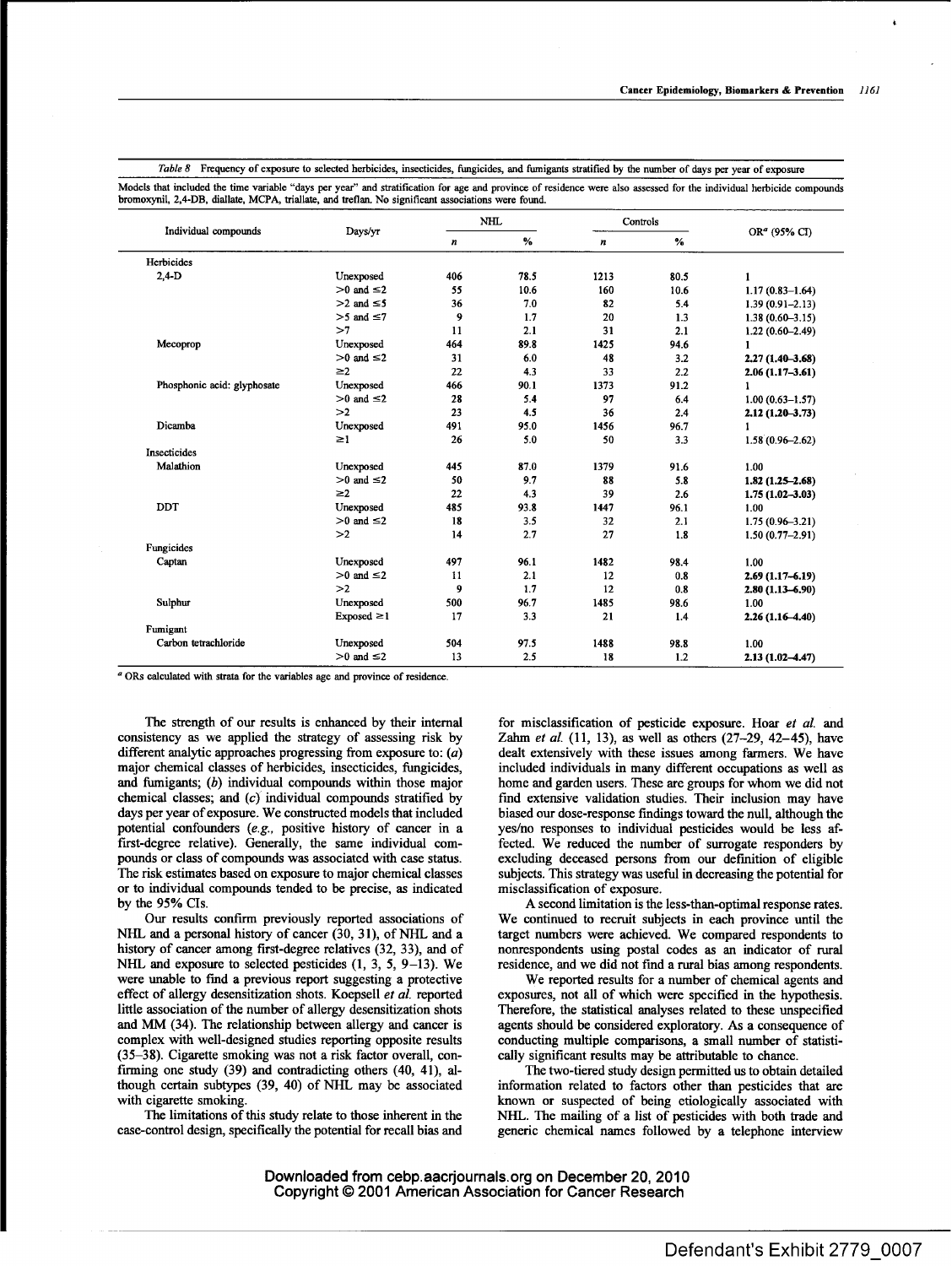|                                     |     | <b>NHL</b> |      | Controls |                     |
|-------------------------------------|-----|------------|------|----------|---------------------|
|                                     | n   | %          | n    | %        | $ORa$ (95% CI)      |
| Multiple herbicide use              |     |            |      |          |                     |
| Unexposed <sup>b</sup>              | 374 | 72.3       | 1148 | 76.2     | 1.00                |
| Exposed 1                           | 45  | 8.7        | 146  | 9.7      | $1.02(0.70 - 1.47)$ |
| Exposed 2-4                         | 73  | 14.1       | 151  | 10.0     | $1.75(1.27 - 2.42)$ |
| Exposed $\geq 5$                    | 25  | 4.8        | 61   | 4.1      | $1.41(0.84 - 2.35)$ |
| Multiple insecticide use            |     |            |      |          |                     |
| Unexposed                           | 370 | 71.6       | 1154 | 76.6     | 1.00                |
| Exposed 1                           | 44  | 8.5        | 127  | 8.4      | $1.24(0.85-1.80)$   |
| Exposed 2-4                         | 86  | 16.6       | 189  | 12.6     | $1.58(1.17-2.13)$   |
| Exposed $\geq 5$                    | 17  | 3.3        | 36   | 2.4      | $1.46(0.79 - 2.69)$ |
| Multiple fungicide use              |     |            |      |          |                     |
| Unexposed                           | 457 | 88.4       | 1361 | 90.4     | 1.00                |
| Exposed 1                           | 32  | 6.2        | 90   | 6.0      | $1.08(0.70 - 1.67)$ |
| $Exposed \geq 2$                    | 28  | 5.4        | 55   | 3.7      | $1.61(.99 - 2.63)$  |
| Multiple fumigant use               |     |            |      |          |                     |
| Unexposed                           | 487 | 94.2       | 1440 | 95.6     | 1.00                |
| Exposed $\geq 1$                    | 30  | 5.8        | 66   | 4.4      | $1.45(0.91 - 2.63)$ |
| Multiple pesticide use <sup>c</sup> |     |            |      |          |                     |
| Unexposed                           | 357 | 69.1       | 1095 | 72.7     | 1.00                |
| Exposed 1-4                         | 77  | 14.9       | 230  | 15.3     | $1.09(0.81 - 1.46)$ |
| Exposed $\geq 5$                    | 83  | 16.1       | 181  | 12.0     | $1.57(1.16 - 2.14)$ |

ORs calculated with strata for the variables age and province of residence.

With the exception of the variable multiple pesticide use, the "unexposed" referent category is specific to the class of pesticides.

The unexposed referant category contains those who did not report exposure to herbicides, insecticides, fungicides, or fumigants.

allowed the collection of detailed information concerning pesticide exposure. The statistical power of our study was enhanced by the large number of cases and controls. In instances of rare exposures  $\left($ <1% exposed), we had limited statistical power to detect associations. We restricted our analyses of individual pesticide compounds to those for which at least 1% of respondents indicated exposure.

The study was not restricted to pesticide exposure experienced by a specific occupational group. Occupational exposure was quite diverse; single *versus* multiple pesticides; indoor *versus* outdoor applications. For example, men who work in animal confmement buildings, grain elevators, and pesticide manufacturing have different exposure patterns in comparison with grain farmers and commercial applicators. Because this study encompassed a large geographical area of Canada, there was substantial diversity among agricultural enterprises and in the patterns and types of pesticide exposure.

Delineating the putative relationship between exposure to pesticides and NHL is complicated: (a) by the subject's exposure to a variety of different pesticides many of which are not mutagenic, teratogenic, or carcinogenic when tested as a single compound;  $(b)$  by the complexity of formulations of pesticides, the details of which are privileged proprietary information;  $(c)$ by the diversity of routes of possible exposure, which include ingestion, dermal, inhalation, and ocular;  $(d)$  by unexpected interactions among seemingly unrelated exposures, such as the increased permeability of rubber gloves to  $2,4$ -D when exposed simultaneously to the insect repellent DEET and sunlight (46); and (e) by the role of differential genetic susceptibility.

*Garry et al.* (47) describe a potential mechanism to explain the relationship between exposure to specific pesticides and an increased risk of developing NHL. They have demonstrated specific chromosomal alterations in the peripheral lymphocytes of pesticide applicators exposed to a variety of pesticide classes. A higher frequency of chromosomal breaks involving band 18q21 was found in men who applied only herbicides compared with nonoccupationally exposed controls. Higher frequencies of rearrangements and breaks involving band 14q32 were found among men who applied herbicides, insecticides, and fumigants compared with controls. Reciprocal translocations between chromosomes 14q32 and 18q21 are frequently found in NHL patients.

Our results support previous findings of an association between NHL and specific pesticide exposures. Our strategy of assessing risk by several different approaches, beginning with general categories *(e.g.,* herbicides), proceeding through cumulative pesticide exposure to specific chemical classes, and proceeding further to specific chemicals, proved effective in delineating complex relationships. In our final models, NHL was associated with a personal history of cancer; a history of cancer in first-degree relatives; and exposure to dicamba-containing herbicides, to mecoprop, and to aldrin. A personal history of measles and of allergy desensitization treatments lowered risk.

## **Acknowledgments**

We are indebted to the members of the Advisory Committee for this project for the sharing of their experiences (Drs. G.B. Hill, A. Blair, L Burmeister, H. Morrison, R. Gallagher, and D. White); to the provincial coordinators and data managers for their meticulous attention to detail (T. Switzer, M. Gantefor, J. Welyklolowa, J. Ediger, I. Fan, M. Ferron, E. Houle, S. de Freitas, K. Baerg, L. Lockinger, E. Hagel, P. Wang, and G. Dequlang), and to Dr. G. Theriault for supervising the collection of data in Quebec. We appreciate the care and dedication of S. de Freitas in preparation of the manuscript. The study participants gave freely of their time and shared personal details with us, and we sincerely thank each of them.

## **References**

1. Cantor, K. P., Blair, A., Everett, G., Gibson, R., Burmeister, L. F., Brown, L. M., Schuman, L., and Dick, F. R. Pesticides and other agricultural risk factors for non-Hodgkin's lymphoma among men in Iowa, and Minnesota. Cancer Res., *52:* 2447-2455, 1992.

2. Safdas, A. F., Blair, A., Cantor, K. P., Hanraban, L., and Anderson, H. A. Cancer and other causes of death among Wisconsin farmers. Am. J. Ind. Med., *11:* 119-129, 1987.